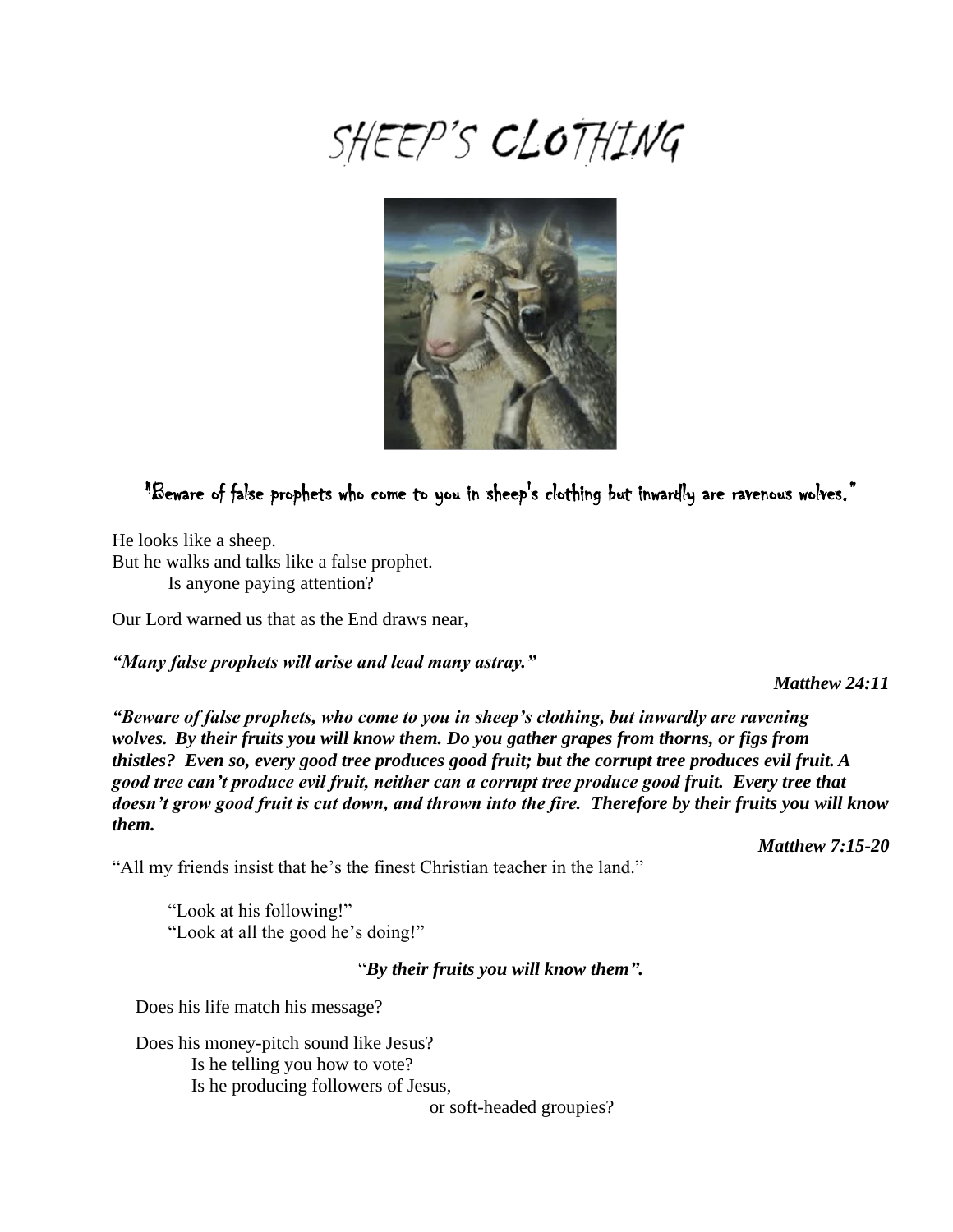When Jesus tells us to "beware" he's commanding us to think!

*"Beware of false prophets."*

*"Beware of the yeast of the Pharisees, which is hypocrisy.*

*"Beware of practicing your piety before men."*

*"Beware of these teachers of religious law! For they like to parade around in flowing robes and love to receive respectful greetings as they walk in the marketplaces.*

*" Beware! Be on your guard against all kinds of greed; life does not consist in an abundance of possessions."*

## **Beware** means, **"Wake up and think!"**

When we obey our Lord's command to wake up and think, we often discover that our favorite sheep is actually a false prophet.

> *"But Lord, everybody looked up to this man. He was the best Bible teacher I ever heard!"*

## *"What about his fruit?"*

*"Multitudes came, wherever he spoke. He even had access to the White House."*

#### *"What about his fruit?*

*And where did he get money for that jet he flew around in?* 

## *Who were those groupies who hung in his shadow? Were they his fruit?"*

*"Lord, I really believed that he was your servant."*

## *"But he was not my servant. I never knew him."*

Jesus expects us to use our brains, to know the difference between truth and the half-truth of a false prophet.

#### **No man, no woman is to do our thinking for us.**

"Group think" among professing believers is a sign that they are relying on their "Christian teachers" more than on the simple words of Jesus himself.

False prophets *thrive* when believers *drift away* from direct contact with the words of the Master.

False prophets *thrive* when believers have *lazy brains.*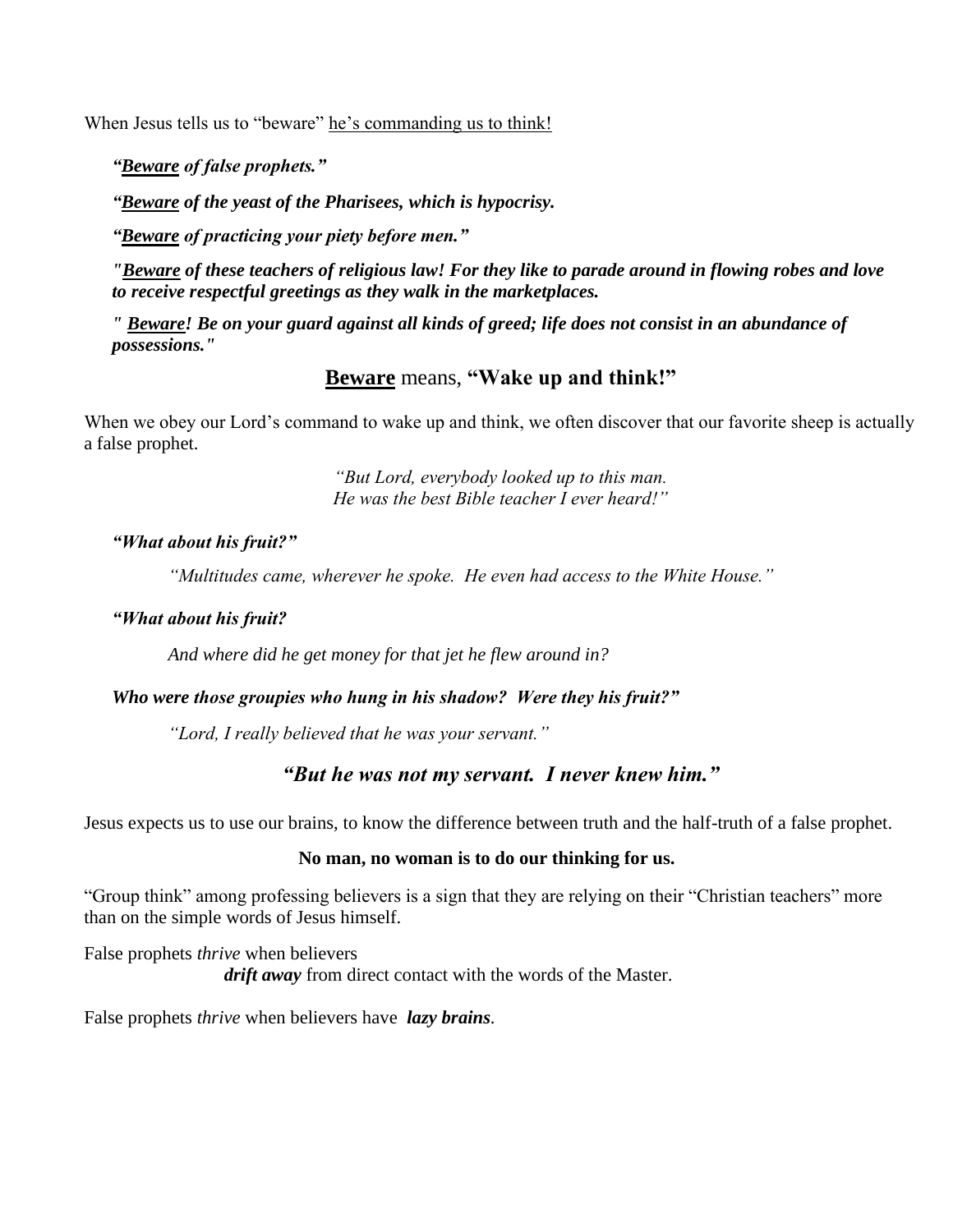## **The Subtle Drift**

## *So the Word became human and made his home among us. He was full of unfailing love and faithfulness. And we have seen his glory, the glory of the Father's one and only Son.*

*John 1:14 (NLT)*

Every word that he spoke came from the heart of his Father---the God of the universe. And his Father has seen to it that his words have been preserved to us. Not one of those words is empty.

When we concentrate on the words of Jesus, the Spirit gives us a wisdom which is not our own.

## **The words of Jesus are Spirit and Life. They sustain us as no other words on earth.**

But when we get Jesus' words "second-hand" and allow others to "interpret" them for us, we open ourselves to half-truths which lead us into darkness.

## **The Lazy Brain**

*Then Jesus said to them, "If you can't understand the meaning of this parable, how will you understand all the other parables? Mark 4:13 (NLT)*

Jesus has little patience with lazy brains.

He expects his disciples to *concentrate*, to *think.*

No disciple should ever be taken in by a false prophet, since a false prophet always carries the marks of a false prophet: *bad fruit*.

## **Bad fruit**

Deeds that are dubious, evil, deceitful.

#### **Followers with hearts of stone.**

Sometimes the false prophet is not a man or woman, but an institution. It can be a church organization, a "Christian NGO", a "missionary outreach." The institution becomes a false prophet when it demands a loyalty which belongs to Jesus alone. When we look to this institution for light, rather than to heaven, we have drifted into a wilderness where false prophecy abounds.

## **Pay attention! Figure it out! Think with a sanctified brain!**

The "Christian teacher who tells you how to vote, tries to sell you his latest book, offers to be your "spiritual guide", should be causing alarm bells to go off, if you haven't already turned over your mind to him.

The Christian institution, whose claim on your life is stronger than the words of the Shepherd, should be causing alarm bells to go off, if you haven't already sold your soul to the hierarchy.